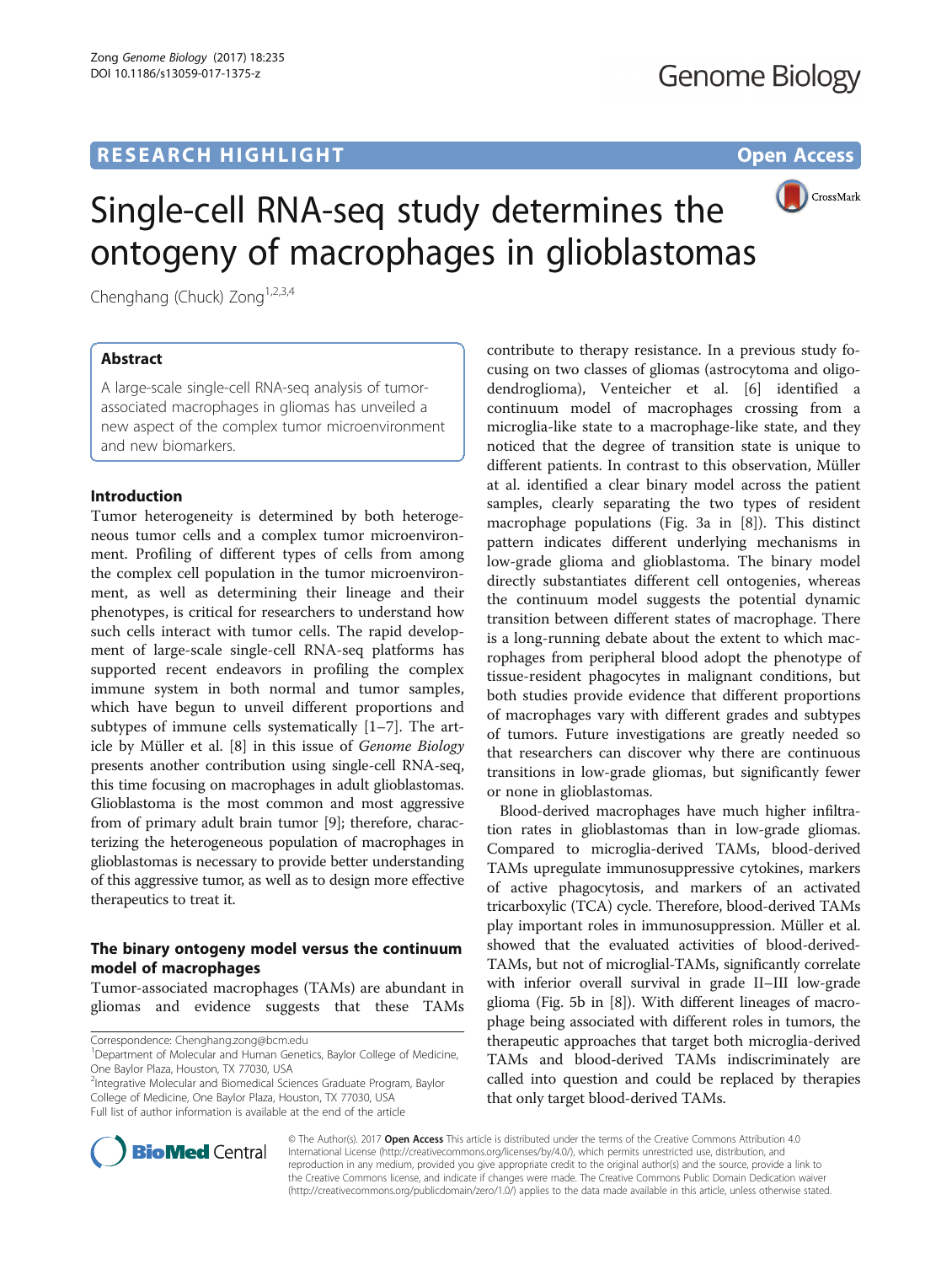<span id="page-1-0"></span>For future clinical applications, Müller et al. [8] discovered 66 new gene sets that can be used as biomarkers to distinguish the different lineages of the macrophage cell subsets. Besides the known P2RY12, the authors further validated CD49D and HLA-DRA from their gene sets as markers of macrophage populations.

## Dependence of TAMs on a subtype of tumors

In addition to a distinct pattern of TAMs of different ontogeny, it is interesting to characterize whether there is a pattern of heterogeneity in the tumor microenvironment that is associated with the tumors' subtype or molecular features. Indeed, Müller et al. identified different proportions of blood-derived TAMs versus microglial-derived macrophages in oligodendrogliomas and astrocytomas, as well as in glioblastomas of classic, mesenchymal or proneural subtypes. The data show a significant increase in blood-derived TAMs, but not in microglial TAMs, in glioblastoma compared to low-grade glioma (Fig. 5a in [8]). The mesenchymal subtype shows an even higher degree of enrichment for blood-derived TAMs. In addition, astrocytomas have a degree of microglia infiltration that is significantly higher than that in oligodendrogliomas and glioblastomas. These observations strongly support the association between the heterogeneity of the TAMs and the subtype of the tumor. Therapies that include normalizing the blood– brain barrier will potentially have different outcomes due to the different subtypes of gliomas or glioblastomas that occur in patients.

# Noncanonical macrophage activation in glioblastoma

The heterogeneity of the tumor microenvironment is reflected not only in the complex composition of the different cell types but also by possible abnormal phenotypes. Indeed, Müller et al. [8] identified an unexpected noncanonical activation with co-expression of both the M2 subtype of macrophage marker IL10 and the M1 subtype marker tumor necrosis factor  $\alpha$  (TNF- $\alpha$ ). The authors further confirmed this observation at the protein level. This noncanonical activation occurs in both microglia and blood-derived macrophages, indicating that mixed signaling between tumor cells and their microenvironment leads to abnormal simultaneous M1 and M2 activation. Interestingly, this simultaneous M1–M2 expression is also observed in a recent study of traumatic brain injury [[10\]](#page-2-0), indicating that this noncanonical macrophage activation might occur more widely, although the mechanisms underlying it are still unclear.

### Using single-cell RNA-seq to study TAMs

A major advance utilized in this study is the use of single-cell RNA-seq to look in detail at the two different

macrophage populations. It is also worth mentioning that, in this study, the authors conducted the single-cell RNA-seq across different platforms, using Fluidigm (SMARTer and SMART-seq2 chemistry) as well as 10x Drop-seq. Interestingly, the sensitivities of the two platforms were different, with better sensitivity supported by the Fluidigm platform. The two populations can be distinguished at the axis of principle component 1 in the principle component analysis. Furthermore, the 10x genomics data did not distinguish the two lineages as clearly as did the Fluidigm data. The 10x genomics data indicate that although 10x genomics data can sample a very large number of cells and profile different types of cells, the limited sensitivity provided by this platform may reduce its ability to identify cell subtypes, which should also be borne in mind for future studies.

#### Funding

CZ is supported by Baylor College of Medicine through a McNair Scholarship, and by grants from the National Institutes of Health (NIH) New Innovator Award (1DP2EB020399) and from the Department of Defense (W81XWH-15- BCRP-EOHS).

#### Competing interests

CZ declares that he has no competing interests.

#### Publisher's Note

Springer Nature remains neutral with regard to jurisdictional claims in published maps and institutional affiliations.

#### Author details

<sup>1</sup>Department of Molecular and Human Genetics, Baylor College of Medicine, One Baylor Plaza, Houston, TX 77030, USA. <sup>2</sup>Integrative Molecular and Biomedical Sciences Graduate Program, Baylor College of Medicine, One Baylor Plaza, Houston, TX 77030, USA. <sup>3</sup>Dan L Duncan Comprehensive Cancer Center, Baylor College of Medicine, One Baylor Plaza, Houston, TX 77030, USA. <sup>4</sup>McNair Medical Institute, Baylor College of Medicine, One Baylor Plaza, Houston, TX 77030, USA.

#### Published online: 21 December 2017

#### References

- 1. Gaublomme JT, Yosef N, Lee Y, Gertner RS, Yang LV, Wu C, et al. Single-cell genomics unveils critical regulators of Th17 cell pathogenicity. Cell. 2015;163:1400–12.
- 2. Bjorklund AK, Forkel M, Picelli S, Konya V, Theorell J, Friberg D, et al. The heterogeneity of human CD127(+) innate lymphoid cells revealed by singlecell RNA sequencing. Nat Immunol. 2016;17:451–60.
- 3. De Simone M, Arrigoni A, Rossetti G, Gruarin P, Ranzani V, Politano C, et al. Transcriptional landscape of human tissue lymphocytes unveils uniqueness of tumor-infiltrating T regulatory cells. Immunity. 2016;45:1135–47.
- 4. Plitas G, Konopacki C, Wu K, Bos PD, Morrow M, Putintseva EV, et al. Regulatory T cells exhibit distinct features in human breast cancer. Immunity. 2016;45:1122–34.
- 5. Tirosh I, Izar B, Prakadan SM, Wadsworth 2nd MH, Treacy D, Trombetta JJ, et al. Dissecting the multicellular ecosystem of metastatic melanoma by single-cell RNA-seq. Science. 2016;352:189–96.
- 6. Venteicher AS, Tirosh I, Hebert C, Yizhak K, Neftel C, Filbin MG, et al. Decoupling genetics, lineages, and microenvironment in IDH-mutant gliomas by single-cell RNA-seq. Science. 2017;355(6332). doi: [10.1126/](http://dx.doi.org/10.1126/science.aai8478) [science.aai8478](http://dx.doi.org/10.1126/science.aai8478).
- 7. Zheng C, Zheng L, Yoo JK, Guo H, Zhang Y, Guo X, et al. Landscape of infiltrating T cells in liver cancer revealed by single-cell sequencing. Cell. 2017;169:1342–56.
- 8. Müller SGK, Liu SJ, Alvorado B, Carrera D, Bhaduri A, Watchmaker P et al. Single-cell profiling of human gliomas reveals 1 macrophage ontogeny as a